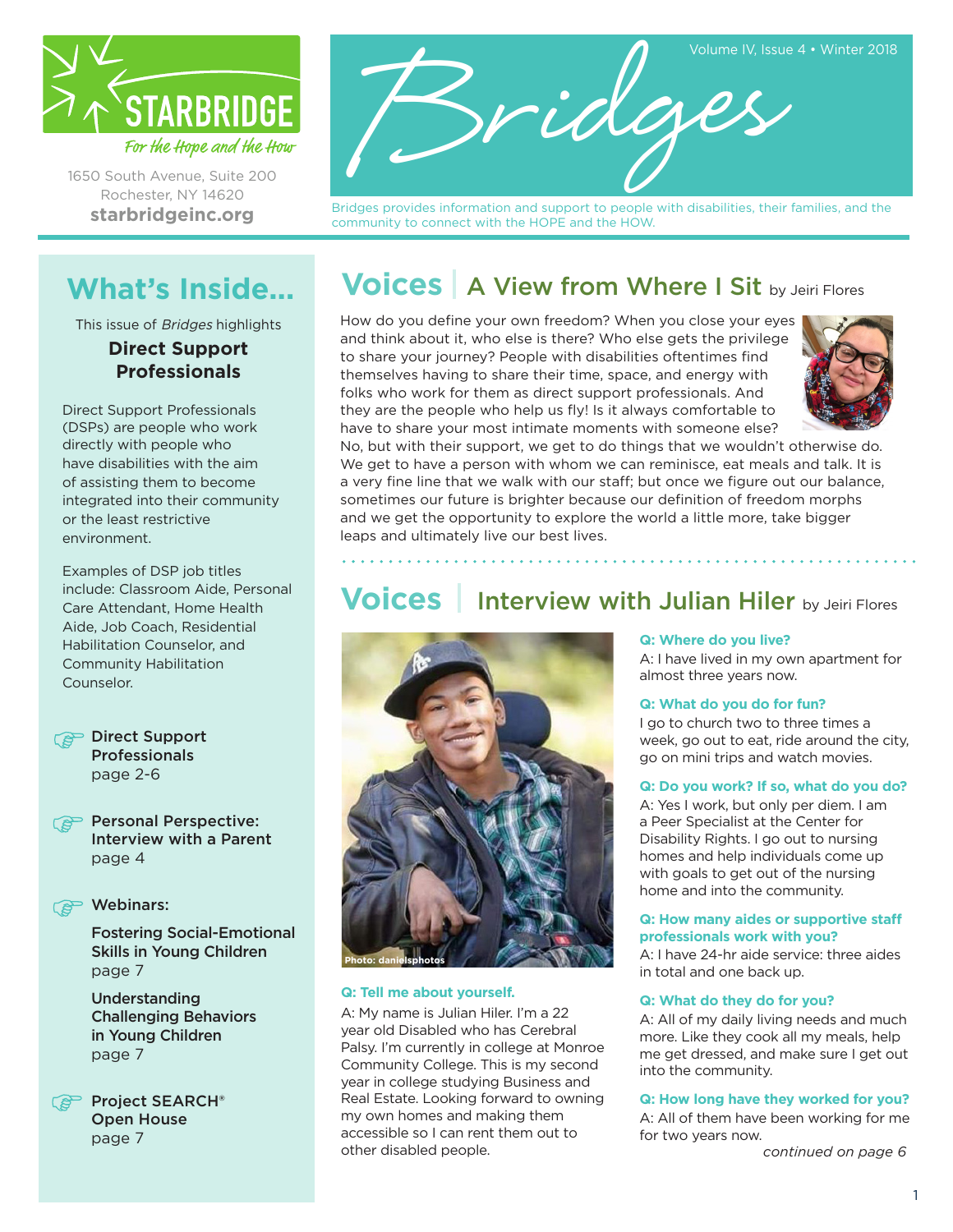## **What Does a Direct Support Professional Do?**

DSP work may include:

- • Meal preparation, grooming, and toileting
- • Medication administration
- Lifting and moving people to meet mobility needs
- • Tube feeding, diabetic and wound care, oxygen administration
- Providing transportation
- Teaching personal care skills, money management, and social skills
- Supporting the delivery of physical and behavioral health services in both routine and crisis situations
- Forming close, trusted relationships with people who have disabilities and their families
- • Respecting the human dignity and uniqueness of people they support and serving as advocates through the promotion of human and civil rights
- Understanding and communicating complex information via daily logs and progress reports
- [www.bfair2directcare.org](file:///C:/Users/Sarah/Google%20Drive/www.bfair2directcare.org)

## **15 Competency Areas of DSPs**

What should a DSP be able to do? The next time you encounter a School Aide, Health Aide, or Community Habilitation Counselor, consider all the skills and knowledge they are using to do their jobs. The National Alliance for Direct Support Professionals outlines the following competency areas:

- **1. Participant Empowerment** - enhances the ability of the person to lead a self-determined life by providing the support and information necessary to build self-esteem and assertiveness; and to make decisions
- **2. Communication** should be knowledgeable about the range of effective communication strategies and skills necessary to establish a collaborative relationship with the person
- **3. Assessment** should be knowledgeable about formal and informal assessment practices to respond to the needs, desires and interests of the person
- **4. Community and Service Networking** - should be knowledgeable about the formal and informal supports available in their community and skilled in assisting the person to identify and gain access to such supports
- **5. Facilitation of Services** is knowledgeable about a range of participatory planning techniques and is skilled in implementing plans in a collaborative and efficient manner
- **6. Community Living Skills and Supports** – has the ability to match specific supports and interventions to the unique needs of individual persons and recognizes the importance of friends, family and community relationships
- **7. Education, Training, and Self-Development** - should be able to identify areas for selfimprovement, pursue necessary educational/training resources, and share knowledge with others
- **8. Advocacy** should be knowledgeable about the diverse challenges facing people (e.g., human rights, legal, administrative and financial) and should be able to identify and use effective advocacy strategies to overcome such challenges
- **9. Vocational, Educational, and Career Support** - should be knowledgeable about the career and education related concerns of the person and should be able to mobilize the resources and support necessary to assist the person to reach his or her goals
- **10. Crisis Prevention and Intervention** - should be knowledgeable about crisis

prevention, intervention and resolution techniques and should match such techniques to particular circumstances and individuals

- **11. Organizational Participation** - is familiar with the mission and practices of the support organization and participates in the life of the organization
- **12. Documentation**  is aware of the requirements for documentation in their organization and is able to manage these requirements efficiently
- **13. Building and Maintaining Friendships and Relationships** - support the person in the development of friendships and other relationships
- **14. Provide Person Centered Supports** - provides support to people using a person centered approach
- **15. Supporting Health and Wellness** - promotes the health and wellness of all persons



- Adapted from <https://nadsp.org>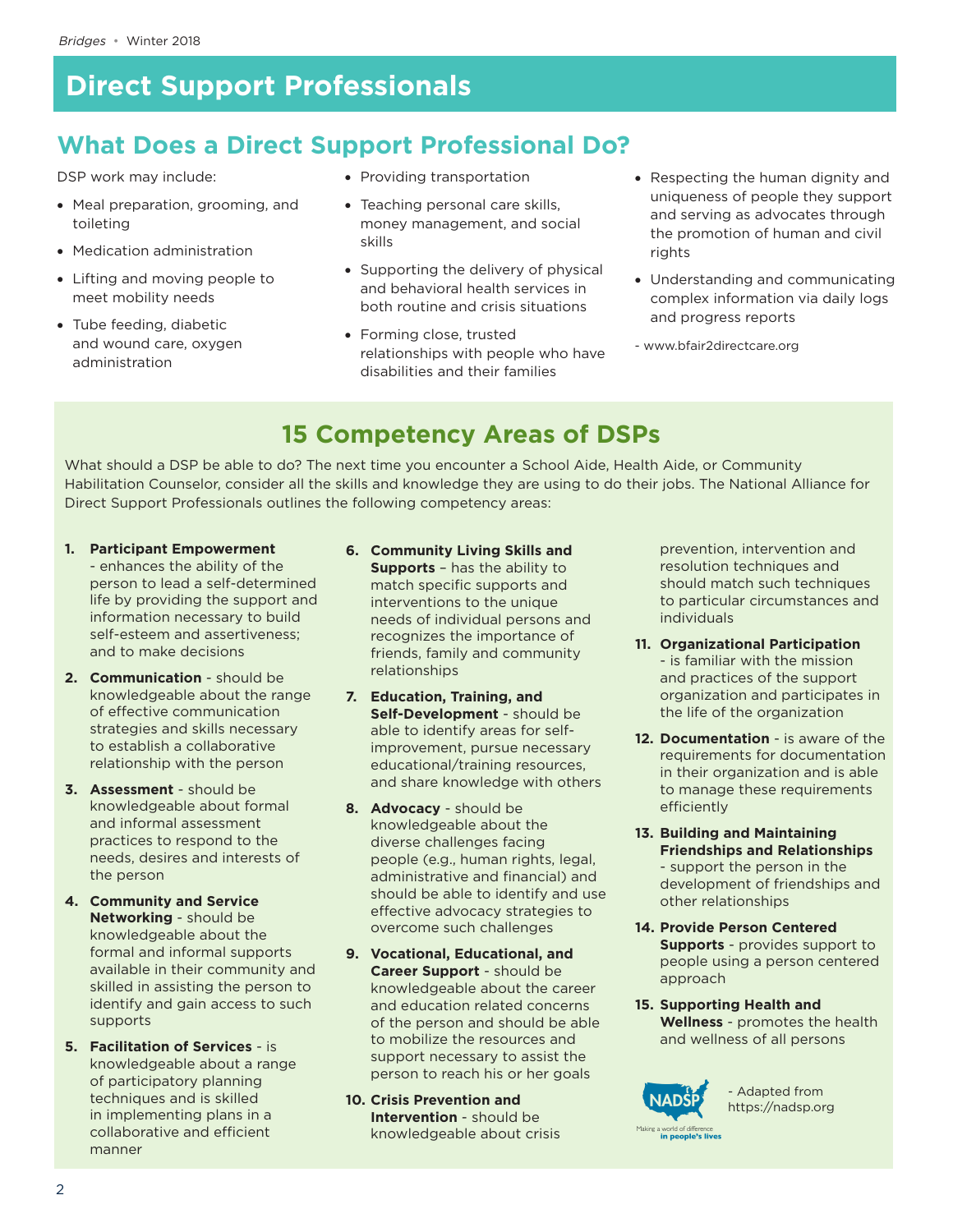### **Personal Perspective: Interview with a Direct Support Professional**

The following interview is anonymous to respect the privacy of all those involved. The opinions expressed here are not necessarily those of Starbridge.

### **MS: How many people do you support per week and how many hours do you work?**

DSP: I support four people and work 35 hours per week.

#### **MS: How many years have you been a DSP?**

DSP: Approximately ten years.

### **MS: Tell me about some of the rewarding aspects of the work you do.**

DSP: I am naturally a caretaker, so it comes easy for me to care for people. I enjoy seeing people succeed, with or without my help, and to watch them grow. I enjoy having bosses who are supportive and understanding. It's important to me that my bosses respect people who have disabilities and treat them with dignity. I thrive working with this kind of direction, and so do my clients.

### **MS: What aspects do you find challenging?**

DSP: Since I do care about people, it's challenging to separate my life at home from life at work. It's hard not to bring work home with me, in my thoughts and feelings. And I have found that if something is bothering me at home, it's important not to take that to work because my clients will pick up on it and be concerned about me.

Also, I have had bosses who are not supportive, and this job is extremely hard to do with a boss who doesn't support you. For example, if something challenging is happening with one of my clients, I need to be able to go to my boss and share that. I need their advice and perspective on the situation. Otherwise, I feel that I am totally alone in the situation. In fact, I left a previous job for that reason.

### **MS: Do you feel you have had enough training to accomplish all that your job requires? How could training be improved?**

DSP: We're always doing different things, so sometimes I'm learning on the fly with a client if there's some

activity they would like to do, for example. Training can't prepare you for everything.

In residential, we get a lot of background information on the client, so I feel better prepared to work with them. Maybe the thought is that in residential, there is often a medical component, so there is more information given about the person to be sure their needs are met. I have found that in Com Hab, we don't get as much background information on the person, but I feel it is equally important to know about the client so we can work them. For instance, knowing ahead of time that they struggle with something in particular would be useful information.

Stress management training would be helpful too. It's a stressful job and I think that's why we are given generous vacation time. But knowing how to handle the stress week to week would be good.

More training for management would be helpful too: how to handle staff and how to be supportive; also, in residential, how to keep some conversations between the DSP and management confidential so that the client is not affected by challenging or negative situations. You might think that people with disabilities don't see how you are interacting with staff, but they do. We have to think about the environment that we are building. You want a nurturing environment all around.

### **MS: What are some of the things you do to avoid caregiver burnout? How do you take care of yourself?**

DSP: Well, that's hard. I think that is something we need to be reminded of: to take care of ourselves. I try to take my vacation time and not feel guilty for it. My clients often want to know why I'm taking vacation and what I'm doing, so I have to remind myself it's OK to take vacation. Also, I try to save work for the work day and not take it home with me – I think that's really important and not easy.



**MS: Does any of your work involve communicating with families of the person with a disability? If so, how would you describe your relationship with families?**

DSP: Yes, it does. In residential, I will see families mostly around the holidays. In ComHab, I may see a family weekly or every six months at an ISP\* meeting; it varies. The best situations are those with families that truly care for their loved one and want to be involved, but also realize that I have a job to do, and allow me to work with their loved one. That's what I'm there for is to help, and they support that. Sometimes there are families who are going through hard times, and they fight me in what I am trying to do, and that makes the job more difficult. There are some sad situations where families are struggling to care for their family member, and I have felt that I cared more for the person than their family does – that's really hard. I have dealt with some really tough family situations where there has been borderline abuse, and I wondered, "What do I do with that? How do I handle that?"

At the same time, I know there are maybe families that have had to deal with staff that have not been the best, and that makes them more uptight. I understand that.

### **MS: What advice would you give someone just starting work as a DSP?**

DSP: I would say, try not take work home with you. And don't be afraid to voice your observations or concerns, but I know if it's not a healthy work environment, that's not always going to be possible or easy. But it needs to be possible; it needs to be OK. It makes for a better environment for everybody, especially for the people we serve.

\*Individualized Service Plan; will be referred to as a Life Plan as of July 1, 2019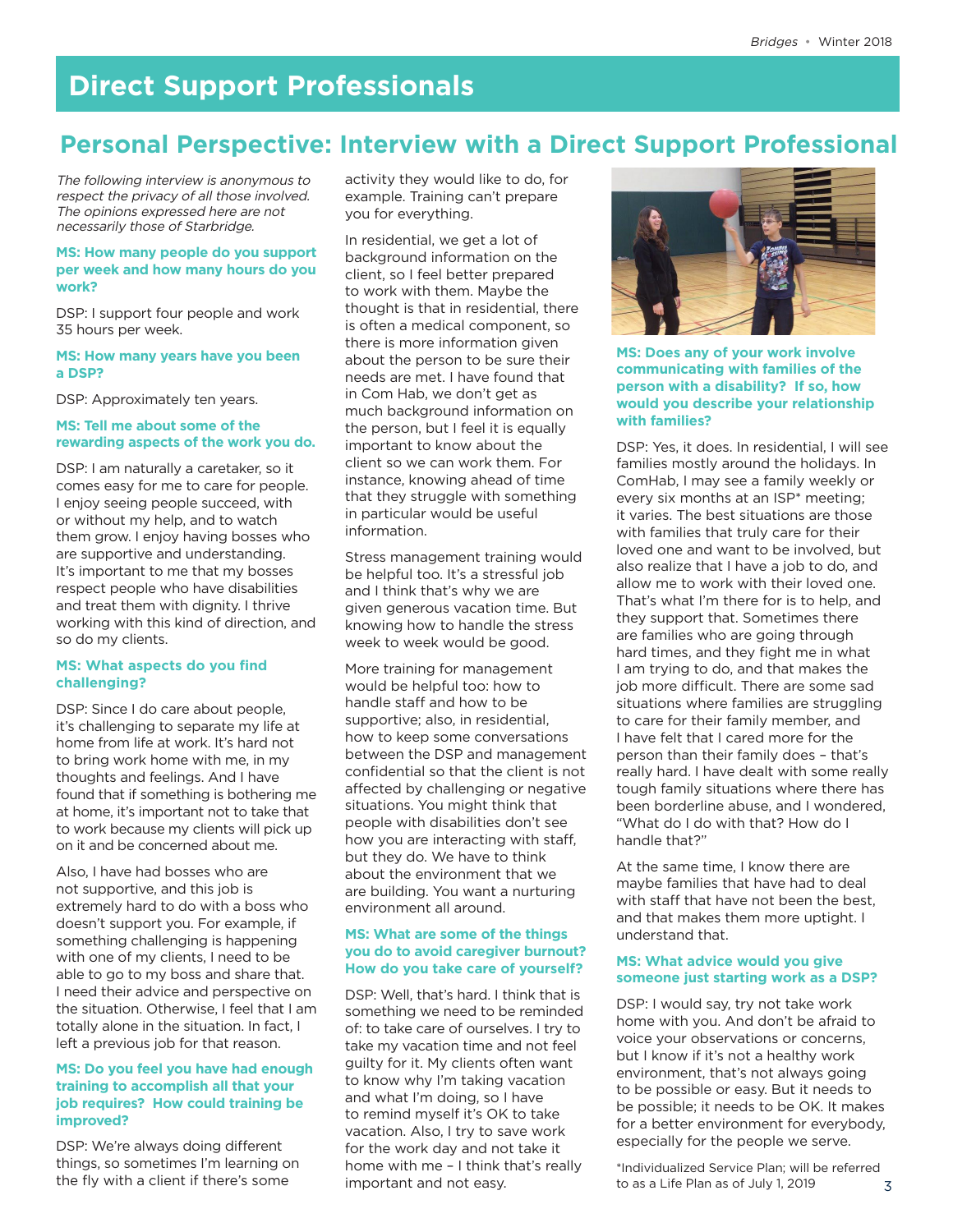## **Personal Perspective: Interview with a Parent**

The following interview is anonymous to respect the privacy of all those involved. The opinions expressed here are not necessarily those of Starbridge.

### **MS: How old is your child? Describe your child's needs.**

Parent: He is 32 and has significant, complex medical needs. He is diabetic, so his blood sugars are monitored throughout the day. He has spinal issues and is in a wheelchair, so all of his transfers have to be handled by two people. He's asthmatic. He has no permanent teeth, doesn't chew, and has no gag reflex, so his food has to be chopped and soft, but not pureed.

He uses a device for communication and uses it pretty well except for when it comes to medical needs – he doesn't like to tell us when something's hurting or bothering him. He doesn't have a lot of feeling as far as pain goes below his waist, so we monitor for any falls or any mishaps and get x-rays. He's in remission from leukemia, so we do body checks twice a week for any lumps, bumps or bruises.

He's legally blind. He's losing weight, so we have to make sure he is on a high calorie diet. He's got severe osteoporosis, which complicates everything. We have to watch for his breaks and anything that happens. He has severe scoliosis as well as rheumatoid arthritis in his spine.

#### **MS: Are there any DSPs you remember as being outstanding in caring for your child?**

Parent: Yes! I've had one that literally saved his life. The DSP noticed that my son wasn't acting right, that he just didn't look right. The on-call nurse and the manager weren't concerned, but the DSP called me right away. So I got over there, rushed him to Emergency, and he was so dehydrated, they put him in the Intensive Care Unit. The doctor said, if they had put him to bed, he would have never woke up. He doesn't present like everybody else when they're sick. This DSP was fairly new and didn't have any medical background – she just knew that something wasn't right. Right now,

we have a DSP who's also really good with my child; she always lets me know when something is up.

### **MS: How do you approach a DSP about a problem you may perceive in your child's care?**

Parent: Most of the time I have to approach them when dinner is being prepared. For instance, the other day I walked in and he had toast on his plate. Well, because he has no teeth and can't chew, that would have caused choking. So I took it away. You have to be very gentle with the DSPs because they have to follow a lot of rules and regulations, and it's very scary for them. They know if they mess up, they could be fired. So I showed them and said, "This is dangerous for him, so let's learn how to do this. Let's not get upset. Let's use this as a teaching experience." And it calms them right down. It really relieves their anxiety. If there's something else of concern that isn't an emergency, but that needs to be addressed right away, I take it to the agency, and I have them talk with the staff. If it's really something I'm uncomfortable with, I take it to upper management.

### **MS: How would you describe your relationship with your child's DSPs?**

Parent: It's really good right now; it's awesome. Prior to the last three months, it wasn't so good because there were a couple of staff who were really triggering his PTSD. I ended up putting a tape recorder in his room. The manager and the assistant manager realized what I had done, and they didn't like it so much. I had been talking with them about the issue, but nobody could figure it out because it was taking place behind my son's closed bedroom door. But the Justice Center determined that evidence from the tape recorder

proved abuse. So those direct care workers left, and new people are there, and we're doing really well. It's taken awhile to rebuild that trust and not give up and to really work with them.

When the relationship is working, it's really important to tell DSPs, "I really appreciate everything you're doing. I can't commend you enough for your patience, for everything that you're doing, not just for my son, but for everyone at the house." That goes a long, long way. It's not just about pay; it's about recognition and about validating their concerns; it's about praising them for everything they do right, not just about things that have to be corrected.

### **MS: In what areas do you think there needs to be more training?**

Parent: Everybody is trained on the agency's expectations and what OPWDD's expectations are. What they don't know is that there's a person there, not just somebody with a disability, but somebody with a history. My son has a life. He has a family: aunts, uncles, cousins. He has done so much in his life. So I think it's important that they know that so that they can know him and talk to him. People with disabilities have life experiences like everybody else, but they can't always voice it. So if the DSPs know who he used to be by watching videos that I have provided of him, they realize he used to walk. He used to do a lot he can no longer do. So it's not just about his medical needs: it's about him as a person, an individual that has dreams, expectations and wants, just like everybody else.

And parents, we're the constant. We've been there for 32 years. So we know the past, the present, and can anticipate sometimes the future. Families know their loved one best.

"It is really hard for people in direct care to see their power. They often see themselves as the least powerful person in the organization so they forget that they are often the most powerful person in the life of somebody with a disability." -Dave Hingsburger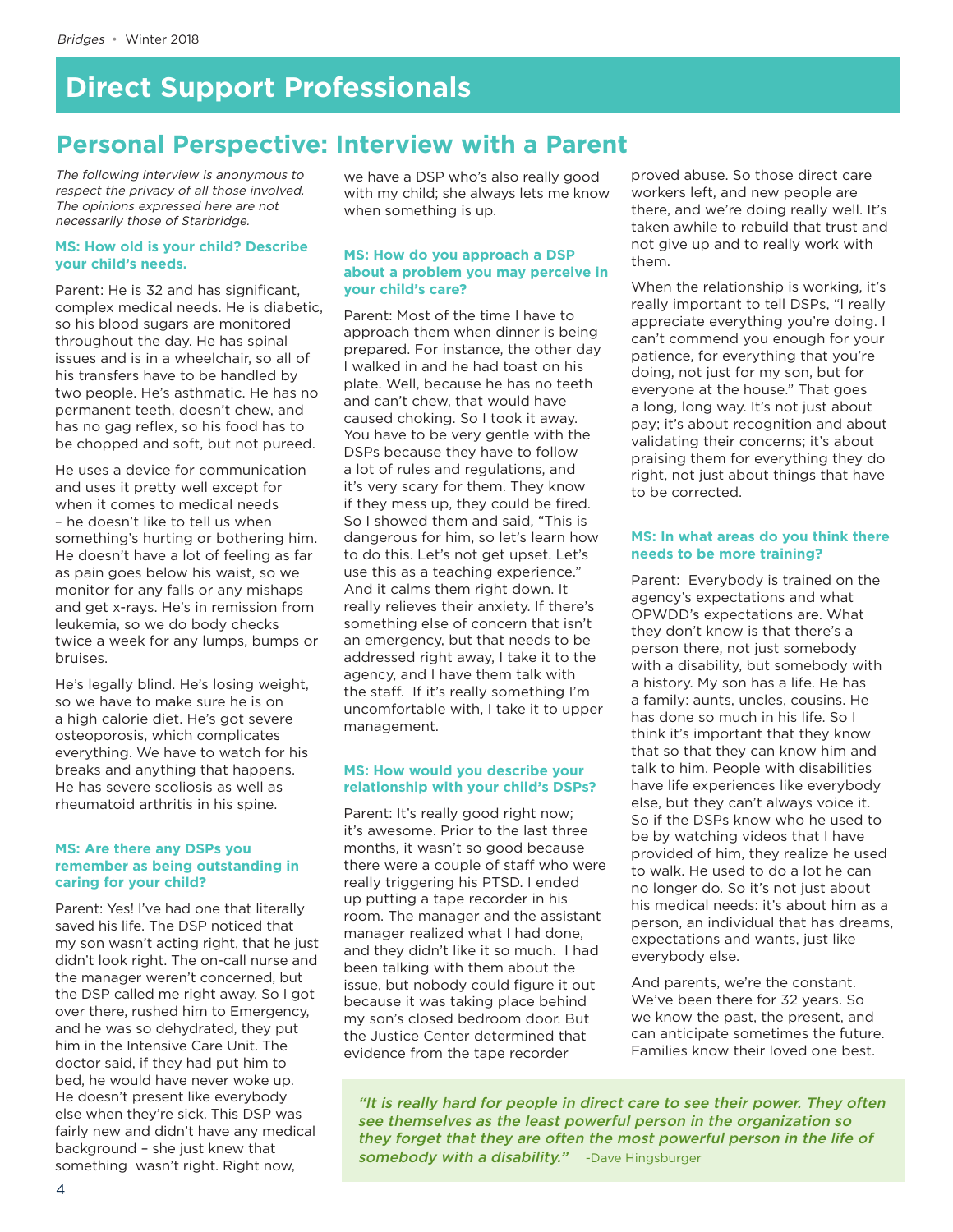### **Personal Perspective: Interview with Neil Cavalieri, Starbridge Community Living Manager**

### **MS: Describe the training of DSP managers. What do you need to know in order to manage DSPs?**

NC: There is a lot of collaboration that takes place between my supervisor and myself because the nature of our program can have different challenges on a daily basis. In my experiences as a DSP manager, I would say you would need to know how to problem solve and troubleshoot. In most situations, DSPs just need some general guidance to help them problem solve (i.e. schedule changes, issues/concerns with the individuals they serve).

### **MS: In an ideal situation, what is your relationship with DSPs? How do you cultivate trust with the DSPs you are managing?**

NC: I always tell the staff that I supervise: "I would never ask you to do something that I wouldn't or haven't already done." That helps build trust right away and lets them know that I won't put them into a situation they are uncomfortable with. I try my best to allow my actions to speak louder than my words, so they have an example to work from. An ideal relationship between a DSP and a DSP manager is one that has a mutual respect.

We had a person who moved out into the community about a year ago, and she was working with one of our staff. The person purchased new furniture and some of the furniture that was delivered needed to be put together. The Com Hab staff and I arranged a time to meet at the person's apartment to assist with putting the furniture together. This person did not have a lot of natural supports and was very anxious about her move and new apartment. This simple gesture of collaboration made it a good experience for her. In this situation, I felt it was good for me to work alongside the staff and allow my actions to speak for themselves and vice versa. There is much mutual respect that comes from experiences like this.

### **MS: How do you help resolve a problem a DSP may be having with a person under their care?**

NC: My approach is to talk the concern/situation out with the staff; because most times they have the answer – they're just looking for someone to bounce ideas off of. From there I would offer suggestions/ next steps for the DSP. Depending on the situation, I will step in and make the necessary phone calls, set up a team meeting, or even schedule a time to visit the individual.

### **MS: What are the main responsibilities of managers in an emergency situation?**

NC: Responsibilities for emergency situations can vary from program to program, because some are certified sites and have different requirements. Speaking from a Com Hab Manager perspective, my responsibilities are to make sure that both the individual and staff are safe. When we initially welcome a person into our program, we develop a "Safeguards" section on their plan for any staff working with that person to refer to. This section contains important information regarding medical/behavior concerns along with actions steps if a situation were to arise. There have been a few instances where I have actually relieved a staff from a visit because



of some type of emergency. For example, during a Com Hab visit recently, the counselor's car was hit by another vehicle during a visit. I drove to the accident scene to assist the counselor with anything they needed at that time and actually transported the individual to his doctor so the staff could take care of her car.



### **Resources**

National Alliance for Direct Support Professionals, [https://](https://www.nadsp.org/) [www.nadsp.org/](https://www.nadsp.org/)

The Direct Support Newsletter,<http://www.vitacls.org/client/newsletter.aspx>

"You Just Don't Do That!" Drawing the Line Between Direct Support Staff and People with Disabilities, by Stephanie Ioannou, Service, Support and Success: The Direct Support Worker Newsletter, Volume 1: Issue 13, [http://www.thefamilyhelpnetwork.ca/wp-content/uploads/2013/03/sss](http://www.thefamilyhelpnetwork.ca/wp-content/uploads/2013/03/sss-boundaries-direct-care.pdf)[boundaries-direct-care.pdf](http://www.thefamilyhelpnetwork.ca/wp-content/uploads/2013/03/sss-boundaries-direct-care.pdf)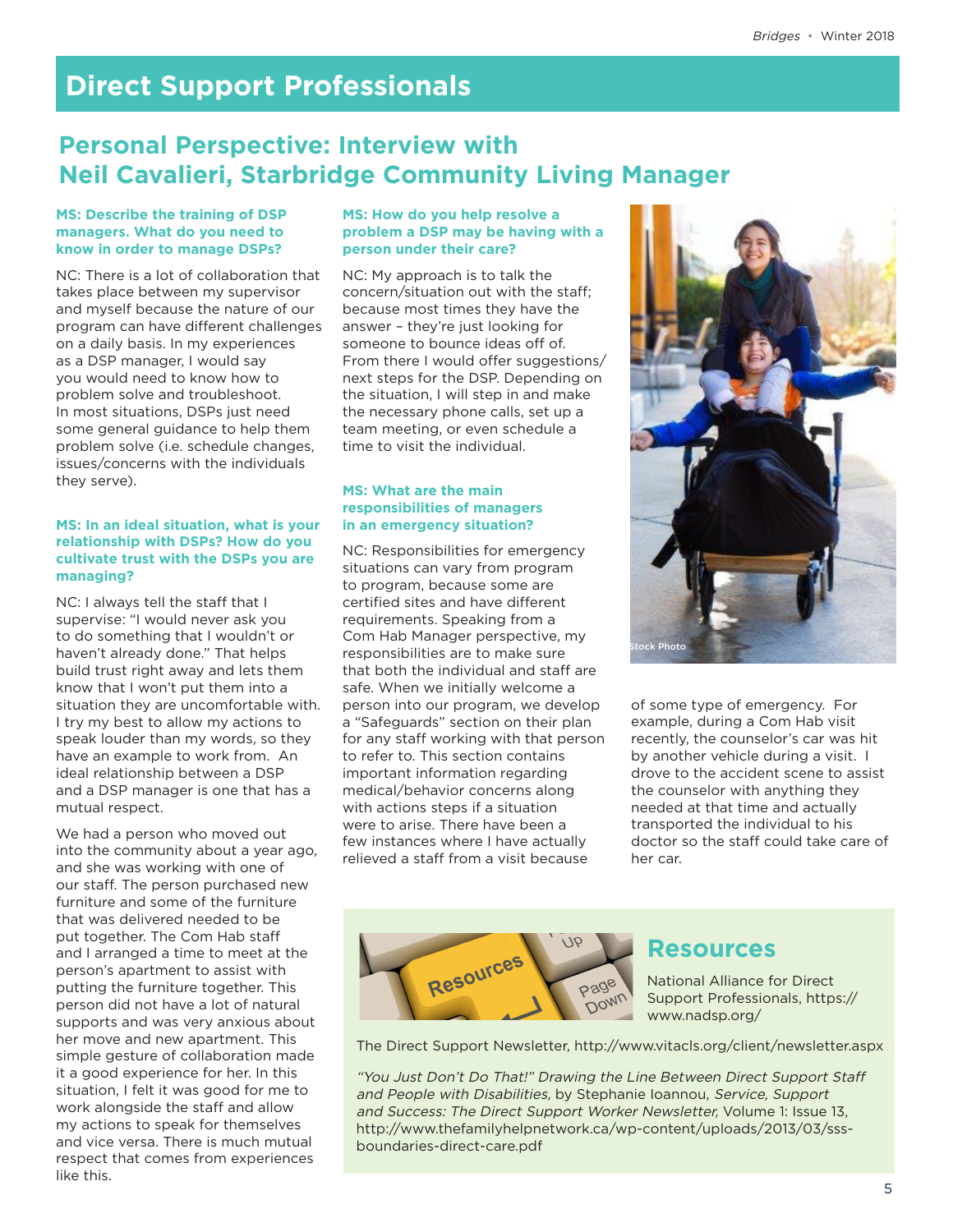### **Reporting Abuse and Neglect**



What happens if a DSP or family member reports abuse or neglect to agency supervisors and/or quality

assurance personnel, but the concern is ignored? If a concern is not addressed appropriately at the local level, you can call the the New York State Justice Center.

The Justice Center operates a centralized, statewide toll-free hotline and incident reporting system that receives and tracks allegations of abuse and neglect 24 hours a day, 7 days a week. Reports can be made by service providers and others who are "mandated reporters", as well as by anyone who witnesses or suspects the abuse or neglect of a person with special needs.

**To Report Abuse: TOLL FREE: 1-855-373-2122** Free language services available.

### **Dial 7-1-1 for NYS Relay Service and give the operator 1-855-373-2122. If a report involves an emergency situation, please call 911.**

If you need to report abuse or maltreatment of a child by a parent or other person legally responsible for that child, or by a day care program, please call the NY Statewide Central Register of Child Abuse and Maltreatment at 1-800-342-3720.

- <https://www.justicecenter.ny.gov/>

## **#BFair2DirectCare: Continuing the Fight for a Living Wage**

#BFair2DirectCare is an initiative to raise wages for New York State Direct Support Professionals. Currently, DSPs in NYS earn on average between \$10 and \$13 per hour.



"We are the voice of 130,000 New Yorkers with developmental disabilities who often cannot speak for themselves.

#BFair2DirectCare is also the call to action to remind state leaders that the nearly 100,000 direct support professionals (DSPs) who work for not-for-profit agencies do this work on behalf of the state.

These professionals, who carry out such diverse tasks as helping people eat to administering medications, need and deserve a living wage for the work they do. Otherwise, our system of caring for persons with developmental disabilities, created in the wake of the 1970s scandal at the state's Willlowbrook facility, risks collapse as direct care workers seek better wages in fast food restaurants and big box stores.

Almost all funding for these agencies comes from government, at rates set by the government."

Want to learn more about progress in this initiative or find out how to get involved? Please see:<http://www.bfair2directcare.com/#home>

## **I Needed My Caregiver to Keep Me Alive. She Exploited That Power.**

It's important to be aware that abuse can happen by direct support professionals. Please see the following article to learn about one person's experience:

I Needed My Caregiver to Keep Me Alive. She Exploited That Power, by Hannah Soyer.

-[https://www.rootedinrights.org/i-needed](https://www.rootedinrights.org/i-needed-my-caregiver-to-keep-me-alive-she-exploited-that-power/)[my-caregiver-to-keep-me-alive-she](https://www.rootedinrights.org/i-needed-my-caregiver-to-keep-me-alive-she-exploited-that-power/)[exploited-that-power/](https://www.rootedinrights.org/i-needed-my-caregiver-to-keep-me-alive-she-exploited-that-power/)

### **Voices |**

Interview with Julian Hiler

*continued from page 1*

#### **Q: Do you think they were prepared to be working with you?**

A: No. I was in desperate need at the time and kinda just started off with one of them and then worked my way up to the three I have now.

### **Q: What do you like about your interactions with you aides?**

A: They treat me like I'm one of their own. I never have to worry about going without.

### **Q: What don't you like?**

A: I don't know because they've been doing it for so long, we have a routine now.

### **Q: If you could give advice to a new aide, what would it be?**

A: Don't be so quick to get mad with your clients because they're not what you're used to. Take time to get to know them and figure out what they like and don't like especially if you're considering this to be your long term job.

### **Q: What advice would you give someone with a disability who is in the process of hiring supportive staff?**

A: Make sure you hire someone that you trust and is willing to deal with you on your good and bad days.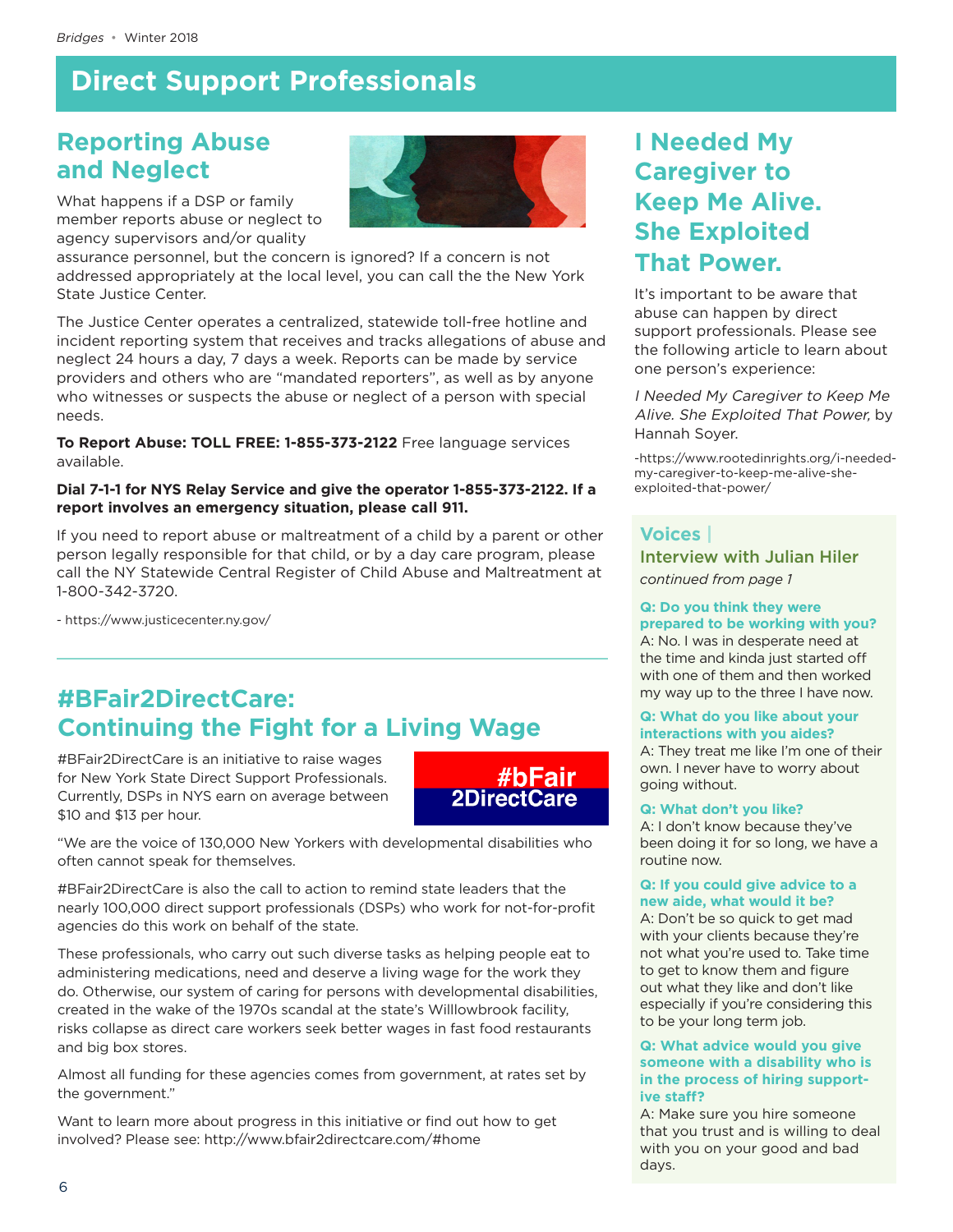# **Starbridge** Workshops, Conferences & Special Events

Check our website event calendar for updates! www.starbridgeinc.org/events



Do you have a question for one of our advocates, a topic or issue you'd like some guidance on? Submit your question on our Facebook page or by email to [mschaertel@starbridgeinc.org](mailto:mschaertel@starbridgeinc.org) – we'll choose one or two to include in the next issue!

### **Project SEARCH® Open House**

**Jan. 16, 12 to 2 pm, Jan. 17, 6 to 8 pm** The Summit at Brighton

2000 Summit Cir Dr. Rochester, NY 14618

Visit the Adult Project SEARCH® at Jewish Senior Life internship program. Meet interns and staff to learn about the exciting opportunities offered. Learn how an internship can prepare you for paid work. Obtain information to apply for the 2019-2020 program. RSVP to Shawna Boynton at [Sboynton@heritagechristian](mailto:Sboynton@heritagechristianservices.org) [services.org](mailto:Sboynton@heritagechristianservices.org), (585) 405-1639

## **Opportunities to GET INVOLVED!**

**Do you have a story or information to share?** We'd love to hear from you! Email [mschaertel@starbridgeinc.org](mailto:mschaertel@starbridgeinc.org)

\*\*\*

### **New York State Partners in Policymaking®**

Learn/Advocate/Lead Please visit: [www.nyspip.org](http://www.nyspip.org).



### **Webinars**

### **Fostering Social-Emotional Skills in Young Children February 7, 2019 | 7:00-8:00pm**

While every child develops social-emotional skills at a different pace, there are milestones to watch for between birth and 8 years old. Join us as we talk about social-emotional developmental milestones and the social skills children need to develop confidence and positive self-esteem in their early years. Starbridge is pleased to partner with Beth Grier-Leva and Barbara Wischnowski of the Regional Early Childhood Direction Center to discuss developmental milestones and supports available to families with young children.

This event is presented via webinar, and is not broadcast in our office. To participate you must have access to a computer at another location – your home, office, or other facility.

**To register**, go to the event on our calendar at [www.starbridgeinc.org/](http://www.starbridgeinc.org/news-events/events) [events](http://www.starbridgeinc.org/news-events/events)

**Questions?** Call Registration at 585-224-7399.

*Please request special accommodations at least two weeks before the event.*

**Understanding Challenging Behaviors in Young Children Webinars**

### **February 13, 2019, Part 1; February 28, 2019, Part 2 | 7:00-8:00pm**

When you are tired, frustrated, scared or overwhelmed, how do you let someone know? For young children, they often don't have the vocabulary or self-awareness to express their needs. Their behavior is their way to communicate with the adults in their lives. So what can adults do to support children with challenging behaviors and hopefully prevent or decrease behaviors in the future?

Join us for a two-part webinar to look at: Factors that influence young children's behavior; What differentiates typical from challenging behavior; What adults can do to prevent challenging behaviors; Factors adults should consider in responding to unwanted behaviors; Strategies to promote positive behaviors – at home and at school

Starbridge is pleased to welcome Jennifer Rymanowski, PhD, BCBA-D, Midwest Regional Special Education Technical Assistance and Support Center. We encourage families and service providers who work with children ages 3-6 to sign up today!

This series is presented via webinar, and is not broadcast in our office. To participate you must have access to a computer at another location – your home, office, or other facility.

**To register** for these webinars, go to the event on our calendar at [www.starbridgeinc.org/events](http://www.starbridgeinc.org/news-events/events)

**Questions?** Call Registration at 585-224-7399.

*Please request special accommodations at least two weeks before the event.*